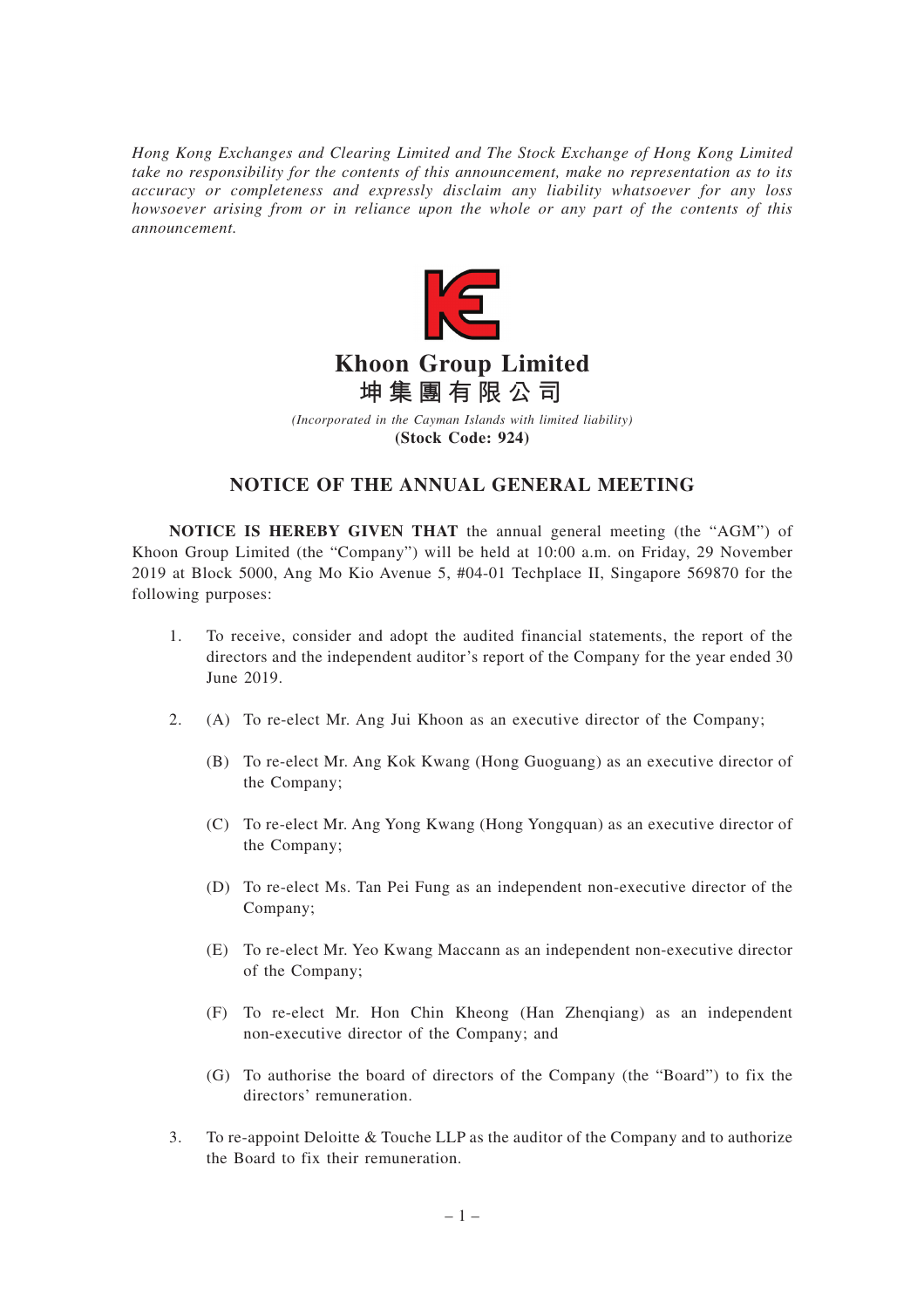4. As special business, to consider and, if thought fit, pass with or without amendments, the following resolutions as ordinary resolutions:

## (A) "**THAT:**

- (a) subject to paragraph (c) below, pursuant to the Rules Governing the Listing of Securities (the "Listing Rules") on The Stock Exchange of Hong Kong Limited (the "Stock Exchange"), the exercise by the directors of the Company (the "Directors") during the Relevant Period (as defined below) of all the powers of the Company to allot, issue and deal with additional shares in the share capital of the Company and to make or grant offers, agreements and options (including bonds, warrants and debentures convertible into shares of the Company) which might require the exercise of such powers be and the same is hereby generally and unconditionally approved;
- (b) the approval in paragraph (a) above shall authorise the Directors during the Relevant Period (as defined below) to make or grant offers, agreements and options (including bonds, warrants and debentures convertible into shares of the Company) which might require the exercise of such powers during or after the end of the Relevant Period (as defined below);
- (c) the aggregate number of shares allotted or agreed conditionally or unconditionally to be allotted (whether pursuant to options or otherwise) by the Directors pursuant to the approval in paragraph (a) above, otherwise than pursuant to (i) a Rights Issue (as defined below); or (ii) the exercise of any options granted under the share option scheme or similar arrangements of the Company; or (iii) any scrip dividend or similar arrangements providing for the allotment and issue of shares in lieu of the whole or part of a dividend on shares in accordance with the amended and restated articles of association of the Company in force from time to time; or (iv) the exercise of rights of subscription or conversion under the terms of any warrants of the Company or any securities which are convertible into shares of the Company, shall not exceed 20% of the aggregate number of shares of the share capital of the Company in issue on the date of the passing of this resolution and the authority pursuant to paragraph (a) of this resolution shall be limited accordingly, provided that if any subsequent consolidation or subdivision of shares of the Company is effected, the maximum number of shares of the Company that may be issued as a percentage of the total number of issued shares of the Company immediately before and after such consolidation or subdivision shall be the same and such maximum number of shares of the Company shall be adjusted accordingly; and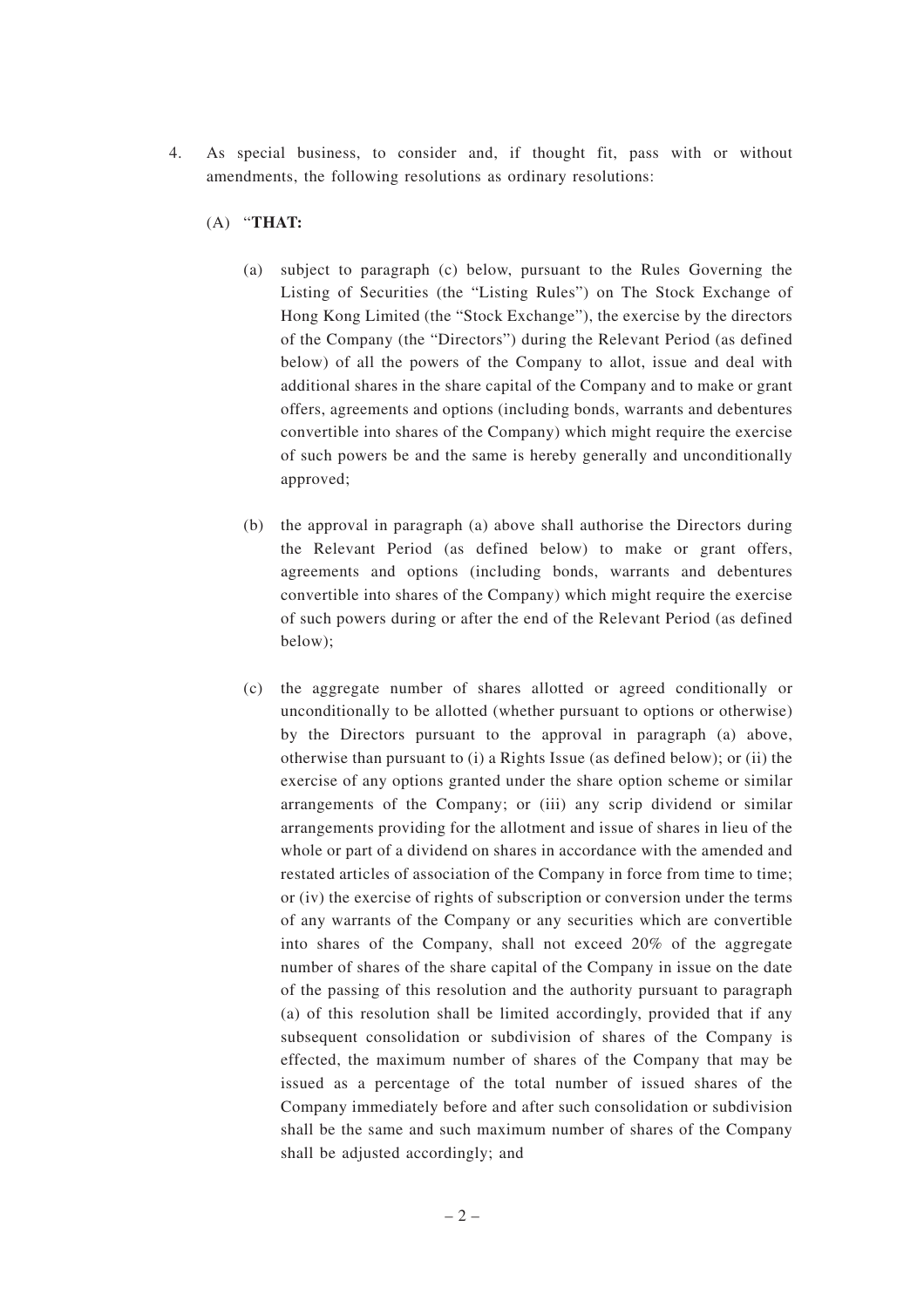- (d) for the purposes of this resolution, "Relevant Period" means the period from the date of the passing of this resolution until whichever is the earliest of:
	- (i) the conclusion of the next annual general meeting of the Company; or
	- (ii) the expiration of the period within which the next annual general meeting of the Company is required by the amended and restated articles of association of the Company or any applicable law of the Cayman Islands to be held; or
	- (iii) the revocation, variation or renewal of the authority given to the Directors under this resolution by an ordinary resolution of the shareholders of the Company in general meeting;

"Rights Issue" means an offer of shares, or offer or issue of warrants, options or other securities giving rights to subscribe for shares open for a period fixed by the Directors to holders of shares of the Company on the register on a fixed record date in proportion to their then holdings of shares (subject to such exclusion or other arrangements as the Directors may deem necessary or expedient in relation to fractional entitlements, or having regard to any restrictions or obligations under the laws of, or the requirements of, or the expense or delay which may be involved in determining the existence or extent of any restrictions or obligations under the laws of, or the requirements of, any jurisdiction outside Hong Kong or any recognized regulatory body or any stock exchange outside Hong Kong)."

## (B) "**THAT:**

- (a) subject to paragraph (b) below, the exercise by the Directors during the Relevant Period of all powers of the Company to purchase the shares of the Company on the Stock Exchange or any other stock exchange on which the shares of the Company may be listed and recognised by the Securities and Futures Commission and the Stock Exchange for such purpose, and otherwise in accordance with the rules and regulations of the Securities and Futures Commission, the Stock Exchange, the Companies Law of the Cayman Islands and all other applicable laws in this regard, be and the same is hereby generally and unconditionally approved;
- (b) the aggregate number of shares of the Company which may be purchased by the Company pursuant to the approval in paragraph (a) above during the Relevant Period (as defined below) shall not exceed 10% of the aggregate number of issued shares of the Company as at the date of the passing of this resolution and the authority pursuant to paragraph (a) of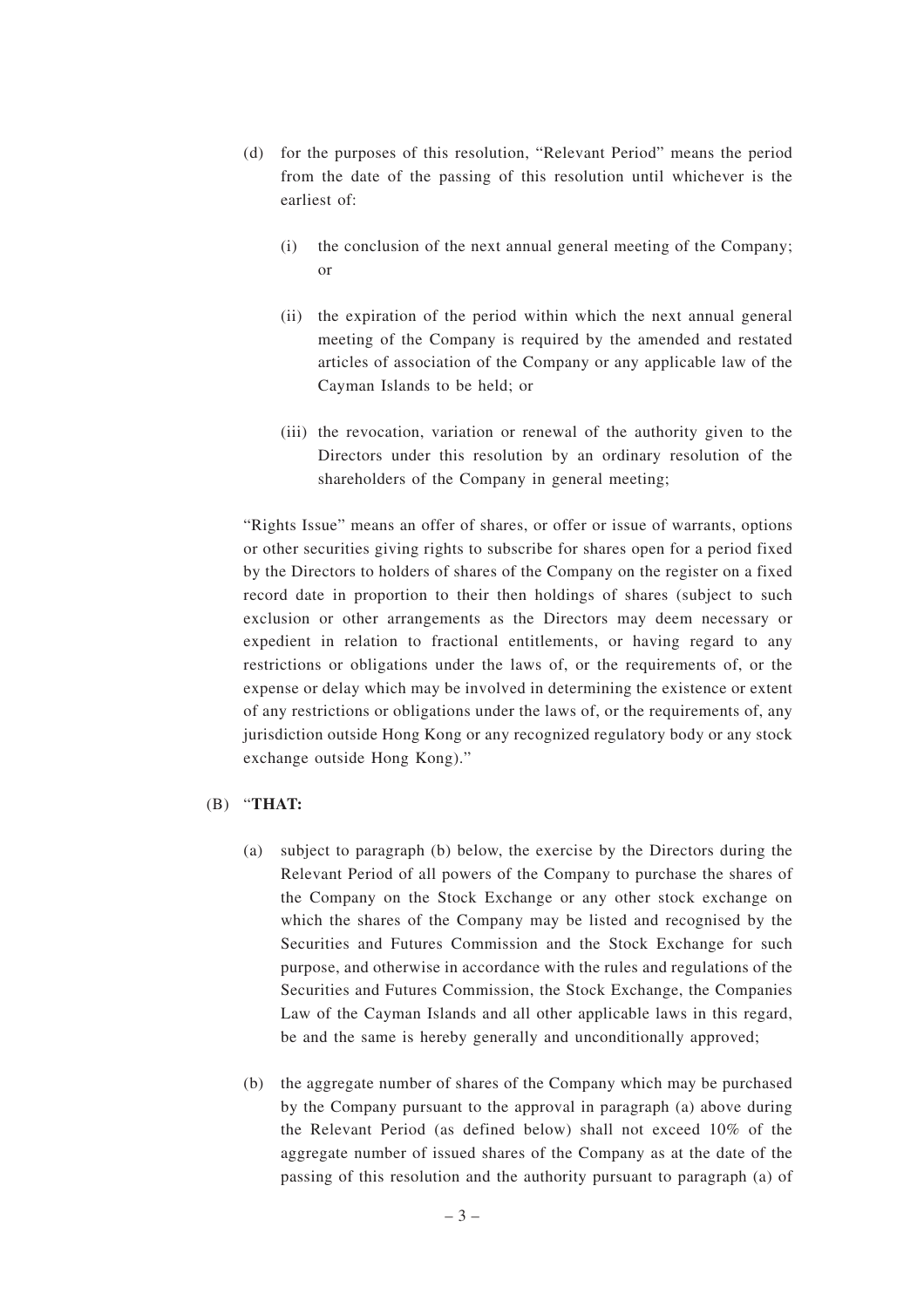this resolution shall be limited accordingly, provided that if any subsequent consolidation or subdivision of shares of the Company is effected, the maximum number of shares of the Company that may be purchased as a percentage of the total number of issued shares of the Company immediately before and after such consolidation or subdivision shall be the same and such maximum number of shares of the Company shall be adjusted accordingly; and

- (c) for the purposes of this resolution, "Relevant Period" means the period from the date of the passing of this resolution until whichever is the earliest of:
	- (i) the conclusion of the next annual general meeting of the Company; or
	- (ii) the expiration of the period within which the next annual general meeting of the Company is required by the amended and restated articles of association of the Company or any applicable law of the Cayman Islands to be held; or
	- (iii) the revocation, variation or renewal of the authority given to the Directors under this resolution by an ordinary resolution of the shareholders of the Company in general meeting."
- (C) "**THAT** subject to the passing of resolutions numbered 4(A) and 4(B) as set out in the notice convening this meeting (the "Notice"), the general mandate referred to in the resolution numbered 4(A) as set out in the Notice be extended by the addition to the aggregate number of the shares of the Company which may be allotted and issued or agreed to be allotted and issued by the Directors pursuant to such general mandate of an amount representing the aggregate number of shares of the Company purchased by the Company pursuant to the mandate to purchase shares of the Company referred to in the resolution numbered 4(B) as set out in the Notice, provided that such extended amount shall not exceed 10% of the aggregate number of shares of the Company in issue as at the date of passing of this resolution."

By Order of the Board **Khoon Group Limited Ang Jui Khoon** *Chairman and Executive Director*

Hong Kong, 21 October 2019